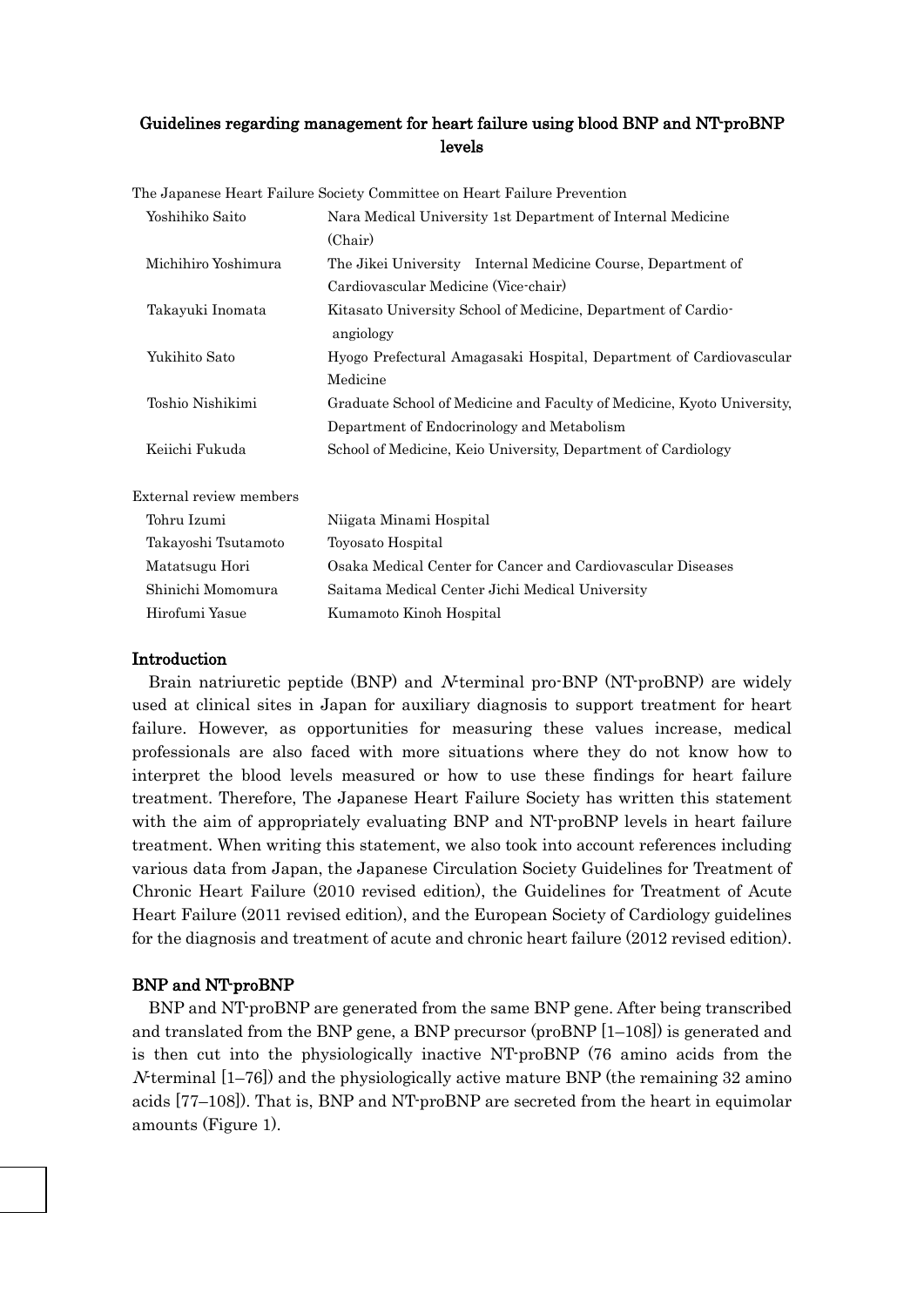

Primarily in the ventricles, genetic expression is enhanced in accordance with wall stress (extension stress), which causes fast generation and secretion of BNP and NT-proBNP. Accordingly, as wall stress increases in heart failure, the blood levels of BNP and NT-proBNP also increase. Approximately 10% of both peptides are also secreted not only from the ventricles but also from the atrium. Therefore, their level slightly increases in atrial fibrillation.

Factors other than stress to the heart can affect the blood levels of BNP and NT-proBNP, e.g., their blood level can increase with decreased kidney function. In particular, because the metabolism of NT-proBNP depends mainly on excretion by filtration from the kidneys, even a slightly decreased kidney function affects blood levels, and greater rises are seen in cases with estimated glomerular filtration rate < 30 mL/min/1.73 m<sup>2</sup>. In general, blood level of both peptides also rises in elderly individuals. Furthermore, high levels may be observed in acute inflammation. Conversely, lower levels of both peptides are observed in obese individuals compared with non-obese individuals. Therefore, the aforementioned factors must be considered when clinicians interpret the figures used in the present statement.

BNP is measured in plasma, and NT-proBNP is measured in plasma or serum.

#### BNP and NT-proBNP cutoff values

The first step in using BNP and NT-proBNP levels in heart failure treatment is the early diagnosis of heart failure. Cutoff values are shown in Figure 2. Because BNP data are used more often in Japan than are NT-proBNP data, the figure focuses on BNP values. This figure illustrates cases in which BNP levels have been measured after the first suspicion of heart failure.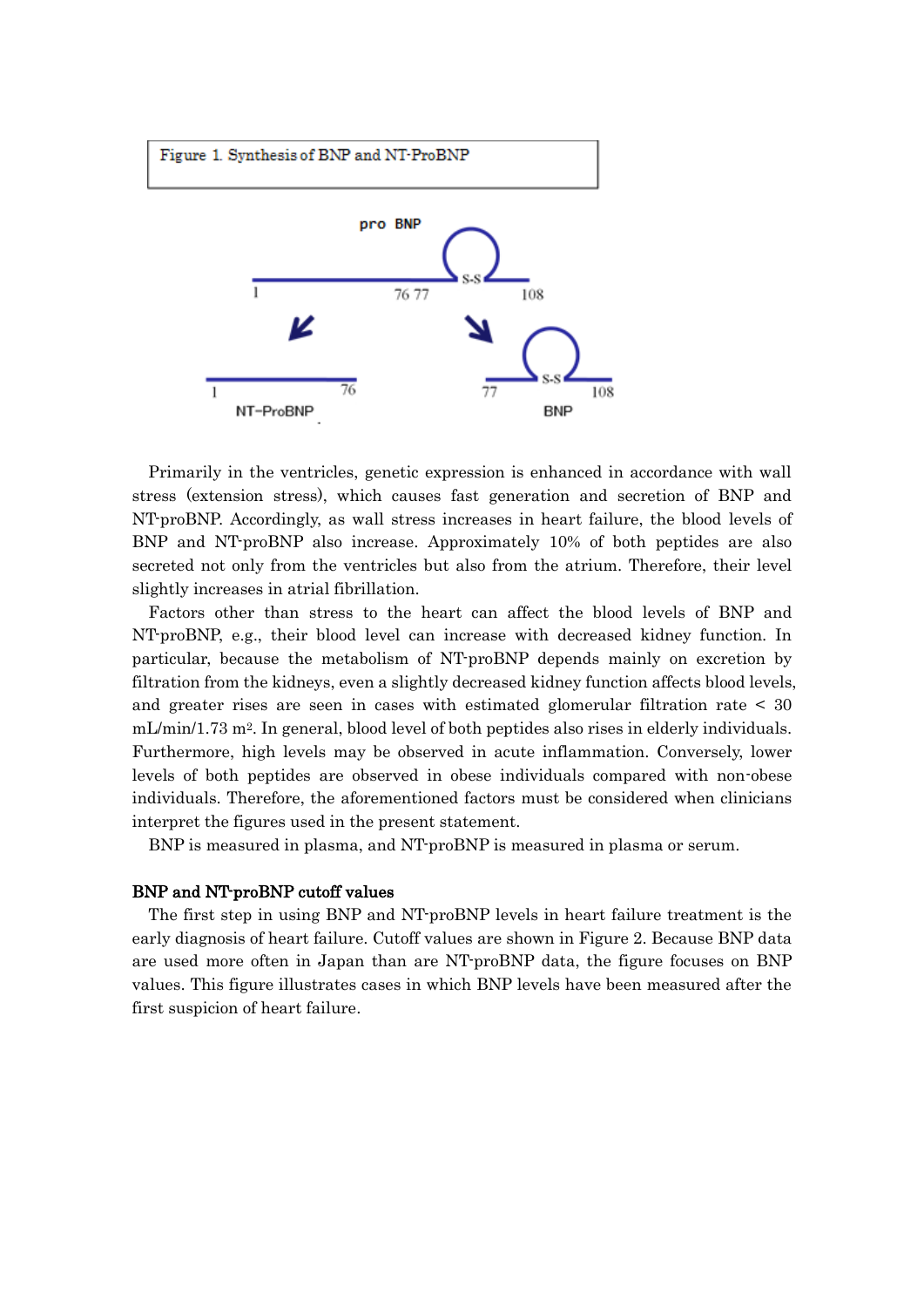



A normal plasma BNP level of 18.4 pg/mL, which is commonly used, was adopted for this figure. When plasma BNP is lower than this level, latent heart failure is considered extremely unlikely.

- When the plasma BNP level is 18.4–40 pg/mL, heart failure requiring immediate treatment is considered unlikely, even in cases with risk factors for heart failure. However, the extent of heart failure may be underestimated if it is based on BNP levels alone in some cases (e.g., heart failure accompanied by conditions such as constrictive pericarditis, mitral stenosis, spasmodic arrhythmia, some ischemic heart diseases, and morbid obesity); therefore, the clinical evaluation should be determined based on symptoms and signs.
- When the BNP level is  $40-100$  pg/mL, mild heart failure may be present. Chest X-ray, electrocardiogram, and echocardiogram are recommended in cases that present with many risk factors or with the presence of underlying disease in which heart failure may occur. However, serious heart failure is unlikely when BNP is within this range, and a wait-and-see approach may also be taken if clinicians can identify the cause of the BNP rise.
- A BNP level of 100–200 pg/mL may indicate heart failure that requires treatment. Tests including echocardiography must be performed quickly, and the cause of the elevated BNP should be determined. If findings suggestive of heart failure are observed and treatment appears difficult, refer the patient to a specialist.
- $BNP \geq 200$  pg/mL indicates a high likelihood of heart failure that requires treatment. Perform tests to determine the cause, and begin heart failure treatment if symptoms are present. If further treatment is necessary, consider referring the patient to a specialist.